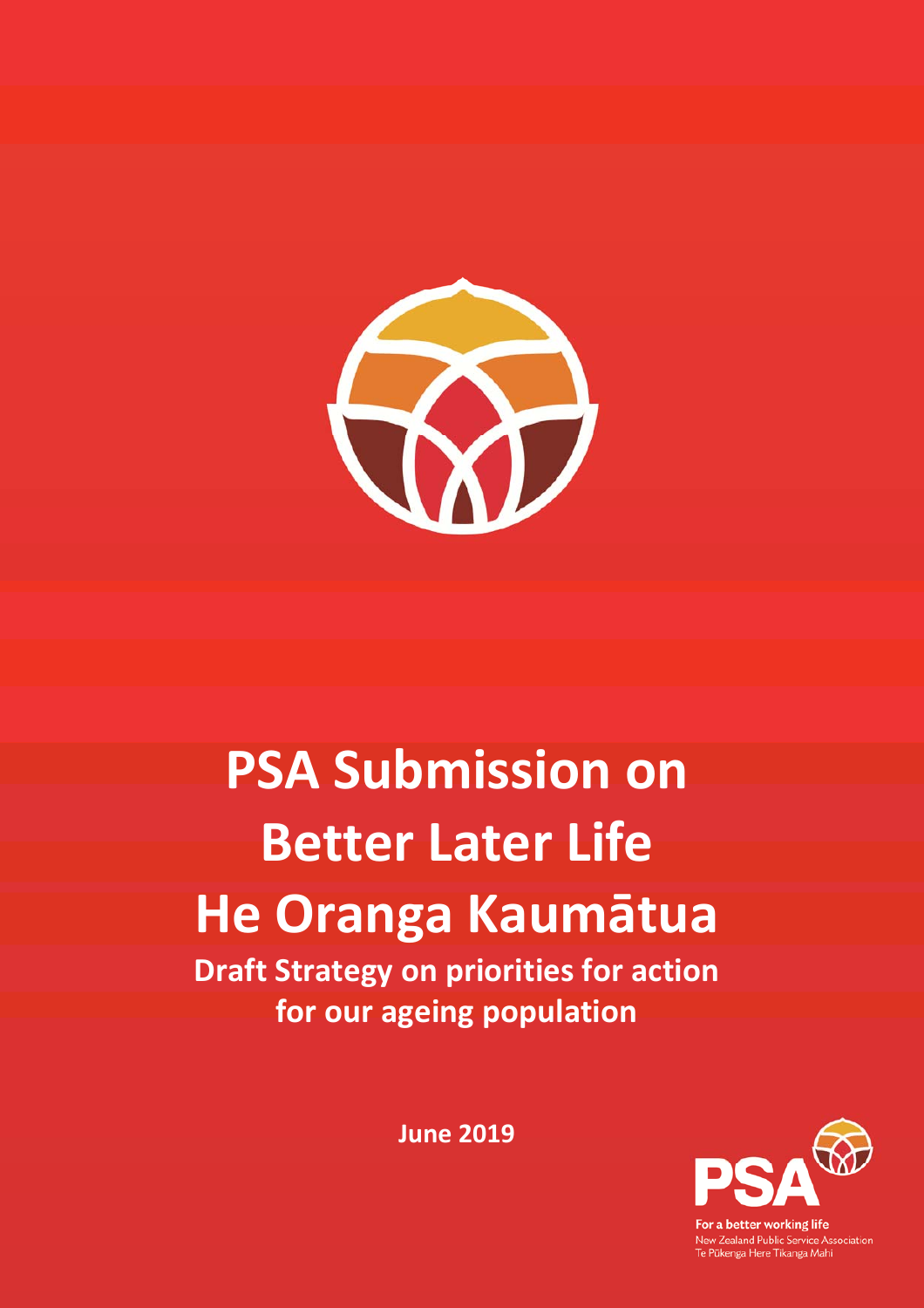

## **PSA submission on the draft strategy Better Later Life He Oranga Kaumātua 2019 to 2034**

## **About the PSA**

The New Zealand Public Service Association Te Pūkenga Here Tikanga Mahi (the PSA) is the largest trade union in New Zealand with over 70,000 members. We are a democratic organisation representing members in the public service, the wider state sector (the district health boards, crown research institutes and other crown entities), state owned enterprises, local government, tertiary education institutions and non-governmental organisations working in the health, social services and community sectors.

People join the PSA to negotiate their terms of employment collectively, to have a voice within their workplace and to have an independent public voice on the quality of public and community services and how they're delivered.

## **Our interest in strategies for a Better Later Life**

Approximately one in five current members are over 60 years old. We seek better pay, fairer workloads and security in all forms of work, this includes responding to the needs of older workers.

 Many PSA members provide care and support and other services for older people. Our membership spans public services provided or funded by the state across the country.

Our members have an interest in strong, sustainable and properly funded innovative public and community services that support the needs of our communities and that provide decent working conditions for those people who deliver the services. We have encouraged members across the union to make individual submissions on the review.

### **Summary**

The PSA is supportive of the vision described, the guiding principles of the strategy and the broad key areas for action.

We have focussed our comments on:

- Preparing for financial and economic security;
- Improving access to health and social service and;
- Providing housing choices and options so people can age in the community.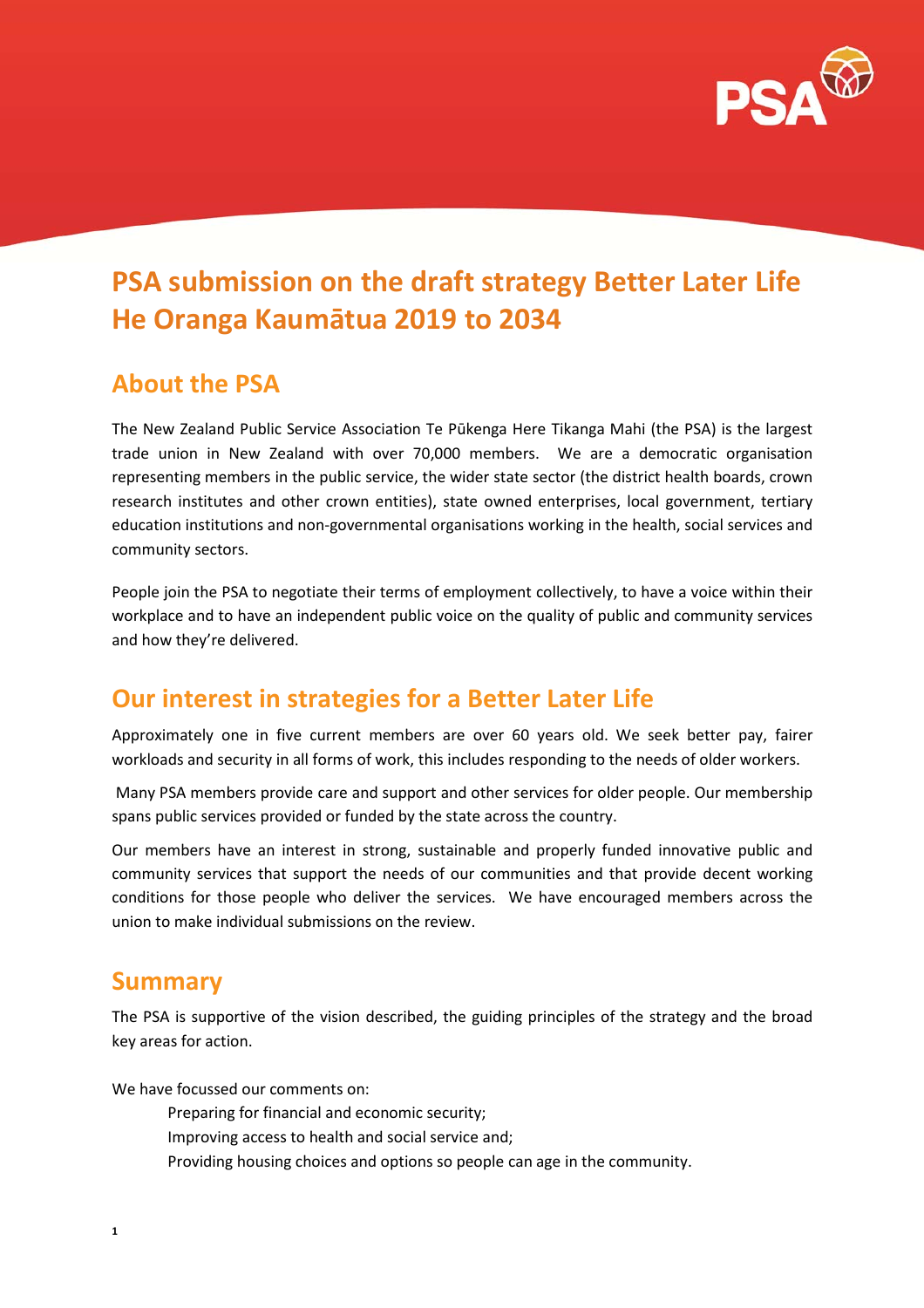Strategies related to well-being should be integrated, that is seamless and consistent.

Poverty in later life needs to be addressed as a priority.

Lack of access to appropriate health and social services need to be addressed urgently.

The principles, desired outcomes (what we want to achieve) and key areas for action (what needs to happen) apply to all communities and all ages. We support a better life for everyone.

## **The PSA recommends**

- The strategy for a Better Later Life is integrated with and consistent with other reforms to the policy approach to improve wellbeing.
- Further work including public consultation is undertaken to come to a consensus about how income sufficiency is to be achieved for a better later life. This work could be linked to the imperative of a living wage and benefit levels being set at a level at which people can live decent lives, at all ages and stages.
- More specific actions are identified to improve people's health over their life span. Work on this is already underway in the Health and Disability System Review, He Ara Oranga, and the report from the Welfare Expert Advisory Group.
- PSA welcomes the recommendations at p50 regarding housing and suggest a specific reference to healthy housing.

#### Guiding Principles

The PSA supports the overall vision of the strategy:

*'Older New Zealanders lead valued, connected and fulfilling lives.'* 

We also support the guiding principles:

*'Valuing people as they age Keeping people safe Recognising diversity and that everyone is unique Taking a whole-of-life and whanau-centred approach to ageing. Taking collective responsibility to plan and act for later life.'* 

The PSA recognises consistent themes with the approach being taken with other government strategies such as the Health and Disability System Review and He Ara Oranga – the report of the government inquiry into Mental Health and Addiction, not just those cited on page 5 of the draft document. **PSA recommends that the strategy for a Better Later Life is integrated with and consistent with other reforms to improve wellbeing.** 

The PSA is also supportive of the key areas for action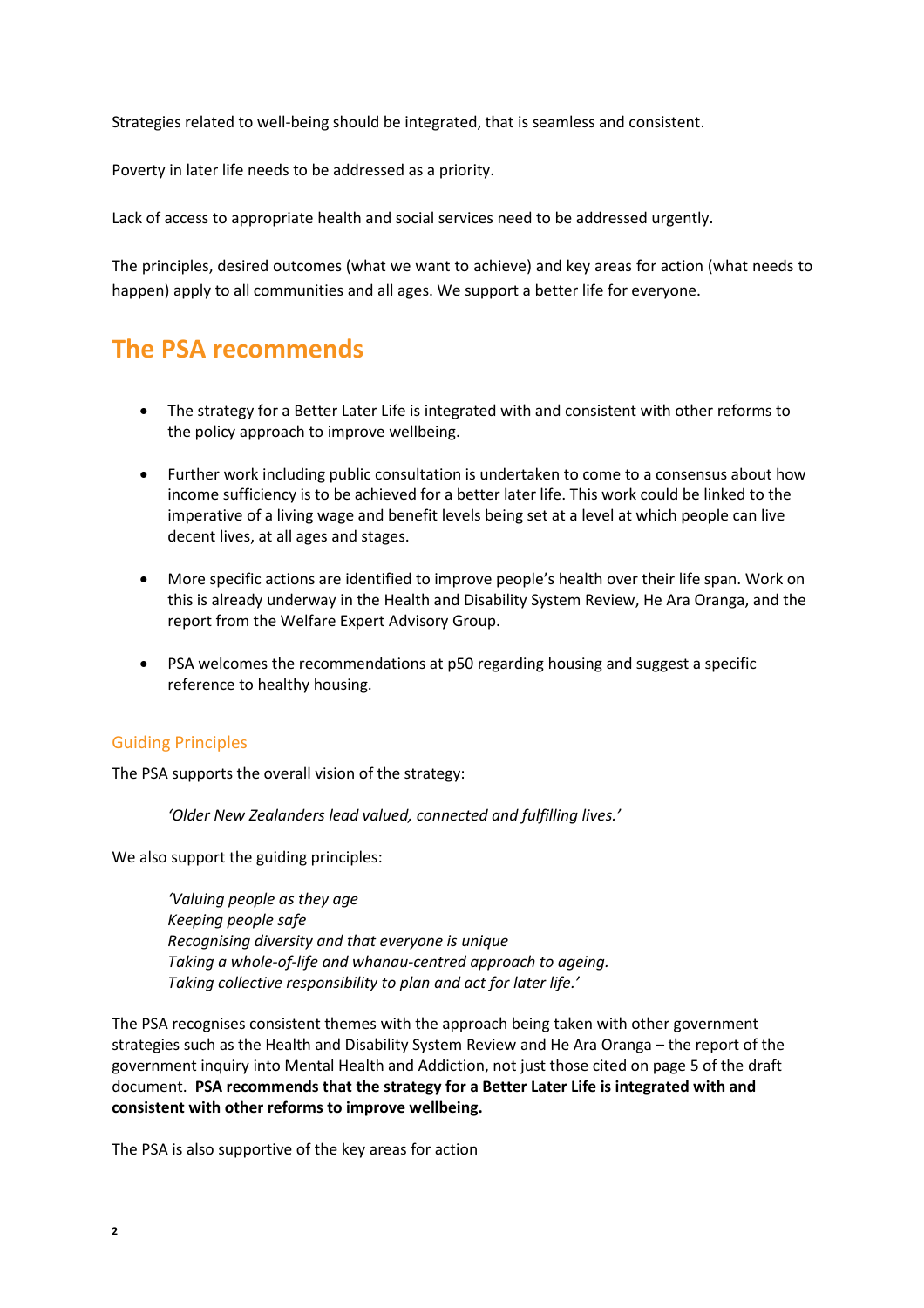*'Preparing for financial and economic security Improving access to health and social services Providing housing choices and options so people can age in the community Enhancing opportunities for social connection and participation Providing accessible built environments so people can participate in their community'* 

#### Preparing for financial and economic security

The importance of NZ Super as a protection against poverty in retirement needs to be emphasised. It is arguably not enough but as a citizen's pension it is available to all regardless of income and work history and as such helps ameliorate poverty in old age.

The emphasis on saving and financial literacy assumes sufficient lifetime income for people to build retirement savings. PSA is concerned that people on low wages, and /or who have periods of unpaid work compounded by increasing levels of housing costs will face poverty in their later life and this needs to be addressed.

The PSA notes that in the description of the current situation the issue of increased poverty (p12) and changes to levels of home ownership and being mortgage free (p13) are flagged, with the conclusion on p14 being:

*'Based on current trends such as reducing home ownership, increases in financial hardship amongst those aged 50 to 64, and the projected increase of the ageing population, there is a risk of more older people experiencing poverty and a need for some assistance alongside NZ Super.* 

*Savings schemes such as KiwiSaver may mean that some New Zealanders will be better prepared for later life. Others, for varying reasons, may have little or no savings and may be in debt.'* 

Certain groups are identified as being particularly vulnerable to living in poverty in later life. They include women, and *those living in areas of high deprivation, which includes a higher proportion of Maori than non-Maori, are more likely to be affected by a lack of economic activity and employment, and also struggle with poverty, chronic illness and multiple disabilities.* Kiwi saver is a contributory scheme, and the size of a person's Kiwi saver nest egg depends on their earnings.

Yet in the section on what needs to happen (the priorities for action), there are specific recommendations about encouraging people to save, through providing financial literacy information and advice, but very light and non-specific recommendations about how people who have insufficient income over a lifetime to save can be supported. The statement of the current state describes '*increased numbers of financially vulnerable older people needing extra support in the future, including housing support'* (at p25)

#### Those recommendation currently state:

*Ensure additional assistance is available when needed to assist with basic needs Undertake timely planning across local and central government to respond to the financial and economic impacts of the ageing population'.* 

In the final section of the draft strategy (pp49- 50) these concerns are not addressed.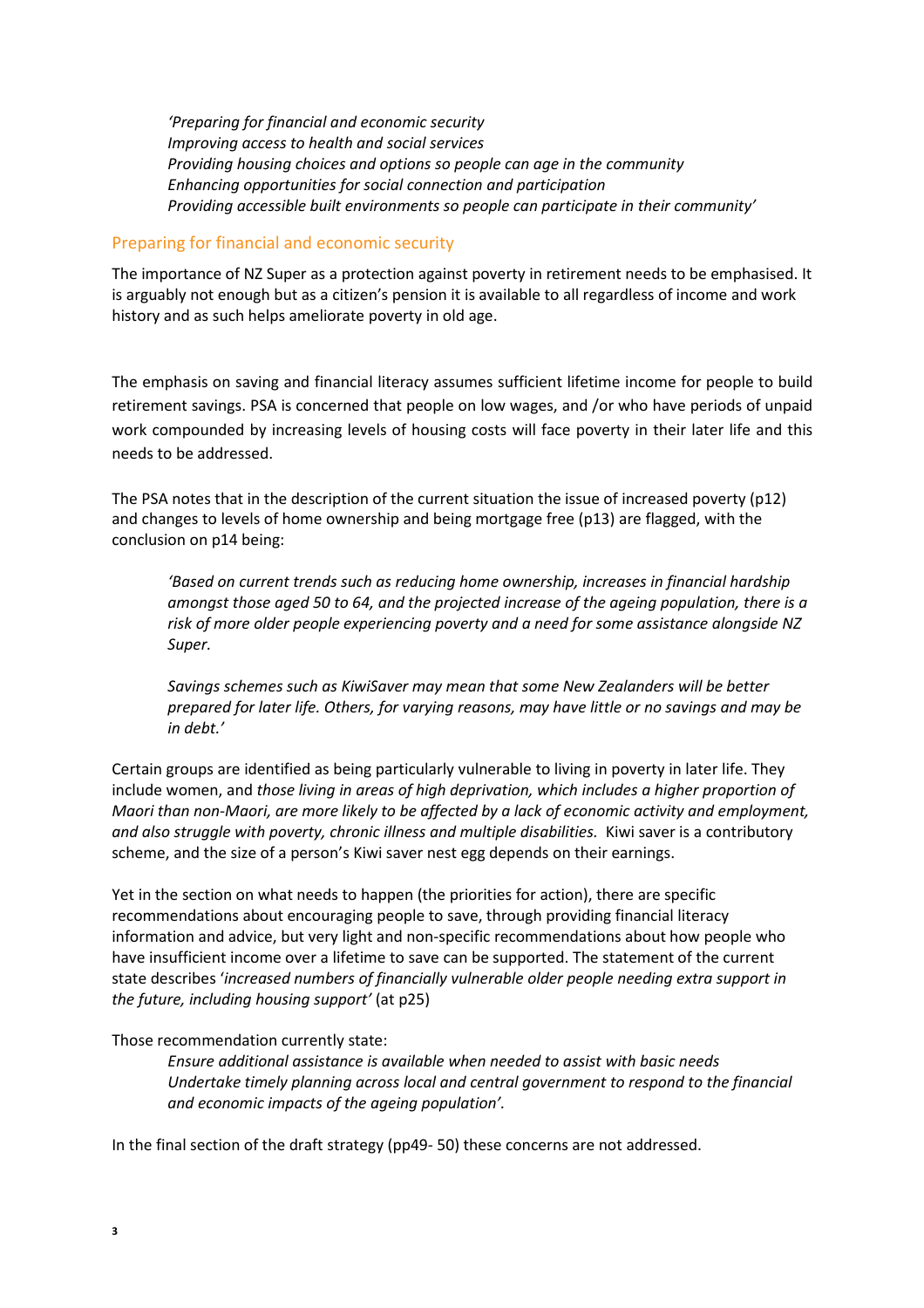**The PSA recommends further work including public consultation is undertaken to come to a consensus about how income sufficiency is to be achieved for a better later life. This work could be linked to the imperative of a living wage and benefit levels being set at a level at which people can live decent lives, at all ages and stages. Other possibilities to consider are increasing employer contribution to KiwiSaver and Government and/or employers covering the cost of contributions for those who have breaks in employment or are not in paid employment.** 

The PSA supports the aspirations and priorities for action in the section on paid work. We welcome the specific recommendations listed in the section on possible initial priorities at p49. In particular we look forward to working with government to:

*'Encourage workplaces to employ people over the age of 50 and provide guidance to employers on supporting older workers to contribute their potential. Reduce barriers to older workers' employment.* 

*The State sector to role model good practice in the employment and support of an ageing workforce, to trial approaches that could be used outside outside of government.'* 

The PSA is committed to 65 as the age of eligibility.

#### Improving access to health and social services

The PSA agrees that '*being in good health can help people live a better later life'*, indeed being in good health can help all people live a better life. We are also supportive of the recognition of inequities in health that need to be reduced, in particular Māori, Pacific people, migrant and refugee communities and people with disabilities.

We also agree with the goals of entering *later years as fit and healthy as possible* and having equitable access to the health services and other support they need to live well.

The proposed actions however are light on specificity.

 '*Encourage people to stay fit and healthy'* How? *'Understand the links between health, financial security, mobility and social isolation.'* To what purpose? To do what? '*Improve access to health services for vulnerable population groups*.' How?

**The PSA recommends that more specific actions are identified to improve people's health over their life span. Work on this is already underway in the Health and Disability System Review, He Ara Oranga, and the report from the Welfare Expert Advisory Group.** 

Refer to our submissions on these reports here: https://www.psa.org.nz/media/resources/submissions/

PSA members working in health and social services provided directly or indirectly from the state report chronic under-resourcing, lack of co-ordination, inequitable access to services and a lack of sufficient options to meet diverse needs. Refer to our submissions on other current reviews.

Being and remaining in good health will also require attention to the economic and social determinants of health.